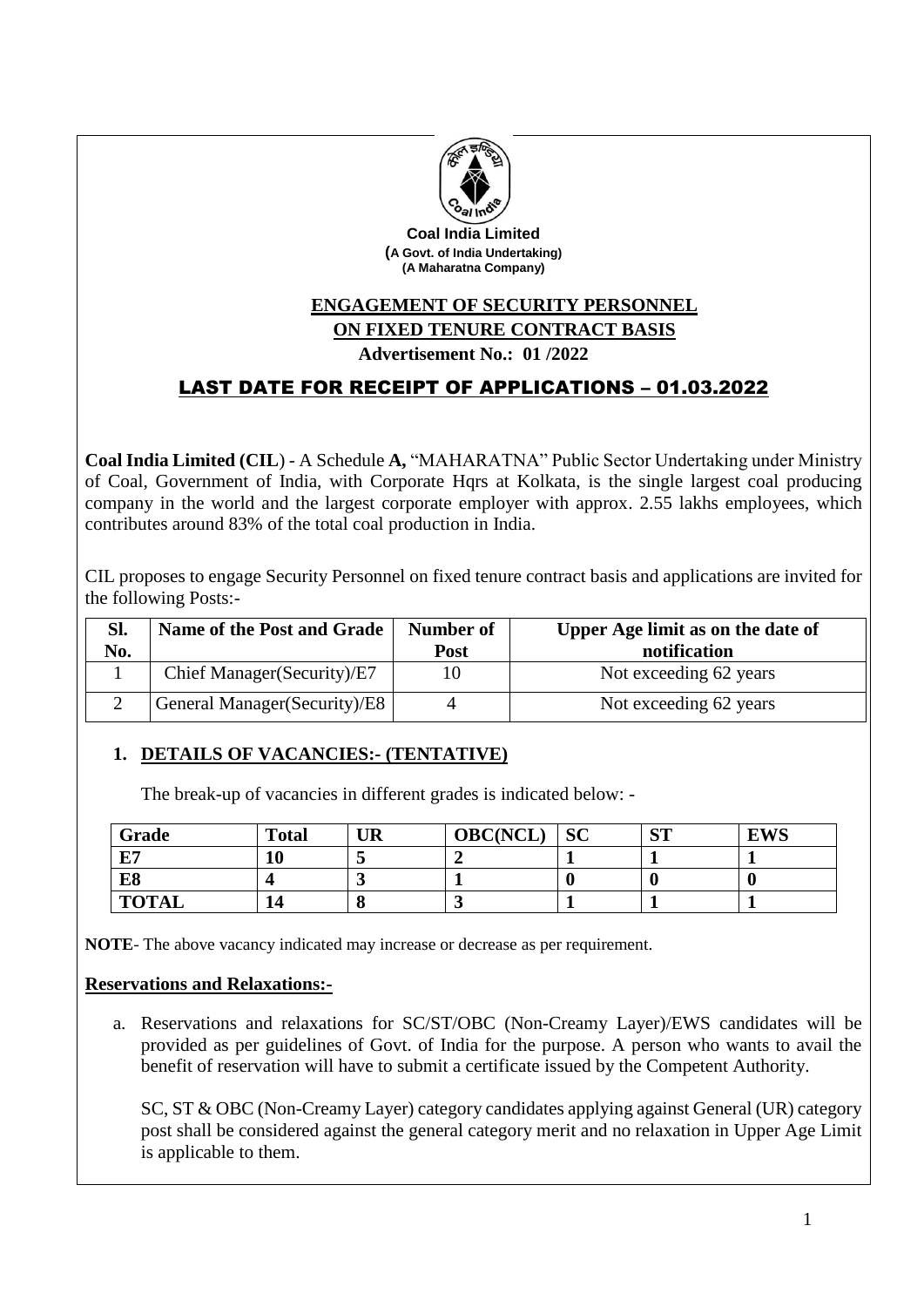The authorities empowered to issue caste certificates are:-

- i. District Magistrate/Additional District Magistrate/Collector/Deputy Commissioner/Additional Deputy Commissioner/Deputy Collector/First Class Stipendiary Magistrate/ City Magistrate/Sub-Divisional Magistrate/Taluka Magistrate/Executive Magistrate/Extra-Assistant Commissioner.
- ii. Chief Presidency Magistrate/ Additional Chief Presidency Magistrate
- iii. Revenue officer not below the rank of Tehsildar.
- iv. Sub-Divisional Officer of the Area where the candidate and/ or his family normally resides.

Age- relaxation to Ex-servicemen/Dependents of those who died in riots of 1984 (Dep 1984)/ Dependents of Defence Persons Killed in Action (DODPKIA) as per DoPT guidelines.

The Upper Age limit is relaxed subject to the condition that the maximum age of the applicant on the date of notification **i.e. 09.02.2022** shall not exceed 62 years.

- b. EWS/SC/ST/OBC(NCL) applicants must submit copy of caste/category certificates, as per the format attached with the notifications, if applicable.
- c. If the EWS/SC/ST/OBC(NCL) certificate has been issued in a language other than English/Hindi, then the candidates will be required to submit a self-certified translated copy of the same in English.

## **2. ELIGIBILITY CRITERIA:-**

## **A. Educational Qualification and Experience:**

i. *Essential* : Graduation in any Discipline

## *ii. Added Advantage:*

- a. 2 years Post Graduate Degree/Post- Graduate Diploma in Security Management or Industrial Security and not cyber security.
- b. 2 years Post Graduate Degree/ Post Graduate Diploma or equivalent in Management.
- *B. Post Qualification Experience:-*
- *1. For Chief Manager(Security)/E7 Grade-*

Minimum 19 years' service in Officer/ Executive Cadre with either Armed Forces or Central Police Organization (CPO)

(OR)

Minimum 22 years' experience in managing industrial security in Officer/ Executive Cadre with Govt./ other PSEs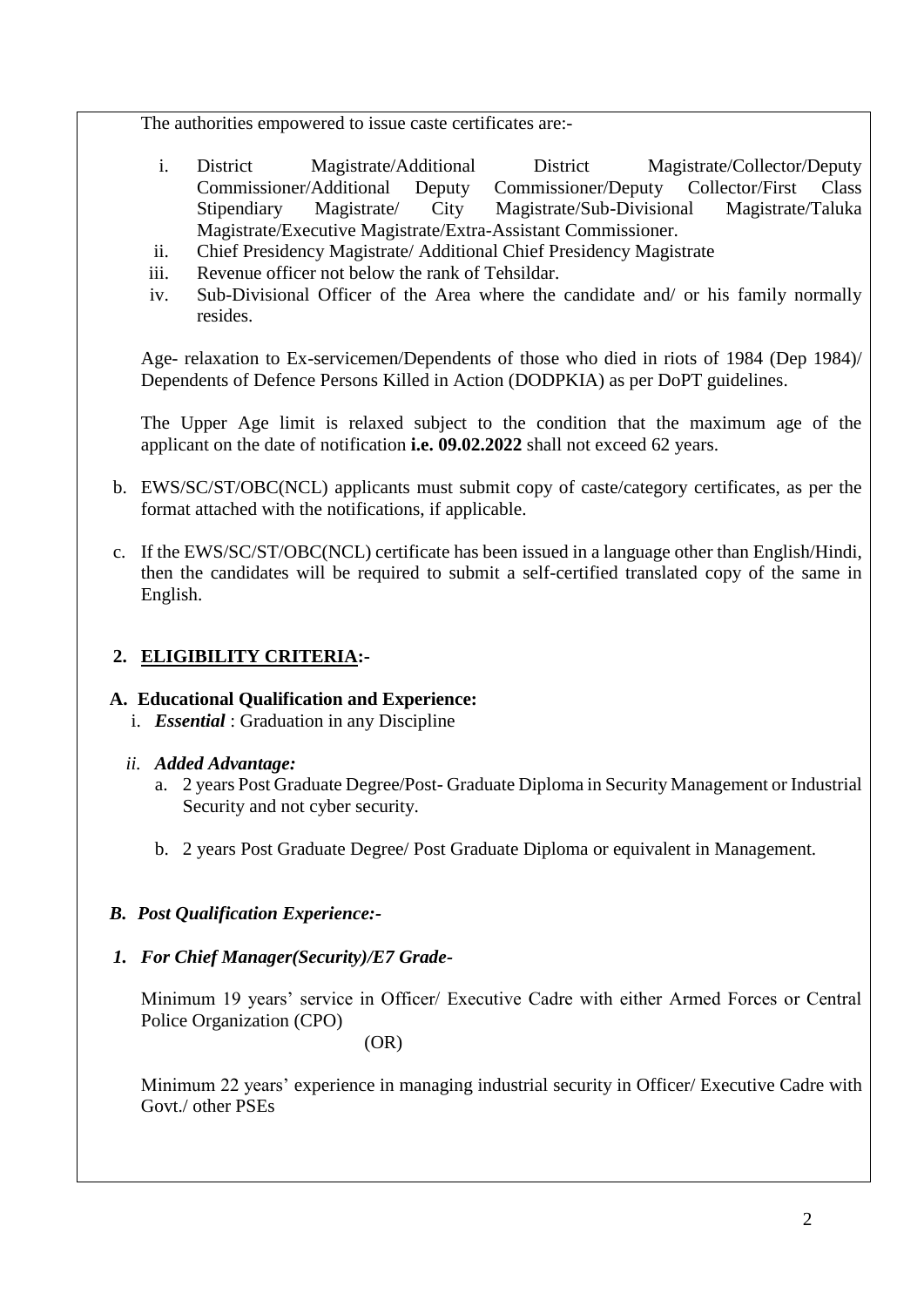#### *2. For General Manager(Security)/E8 Grade-*

Minimum 22 years' service in Officer/ Executive Cadre with either Armed Forces or Central Police Organization (CPO)

(OR)

Minimum 25 years' experience in managing industrial security in Officer/ Executive Cadre with Govt./ other PSEs

#### **Note-**

- i. Central Police Organizations (CPO) for the purpose of above selection are as under:
	- a) Intelligence Bureau, Central Bureau of Investigation, Bureau of Police Research & Development (BPRD) and National Investigation Agency.
	- b) Central Armed Police Forces of the Union namely Assam Rifles (AR), Border Security Force (BSF), Central Industrial Security Force (CISF), Central Reserve Police Force (CRPF), Indo Tibetan Border Police (ITBP), National Security Guard (NSG), Sashastra Seema Bal (SSB) and Indian Railway Protection Force Service (IRPFS).
	- c) State Police/ State Armed Forces shall not be covered under the term Central Police Organization except Ex. IPS Officers.
- ii. Experience in other Govt./PSEs would be considered only if the candidates are having relevant experience in managing Industrial security in Officer/ Executive Cadre.
- iii. Office/ Executive Cadre means minimum induction level of Officer Cadre like Management Trainee/ Officer of CPSEs, Officer Cadet of Defence, Asst. Supdt of IPS, etc.
- iv. The experience of State Public Sector Enterprise in Officer/ Executive cadre would be applicable only if the Organization is having manpower of atleast 10,000 employees of all types with net worth of minimum ₹500 crores.
- v. For consideration of candidature of Armed Forces/ CPO Personnel, the security related experience of other Govt./ PSEs in Officer/ Executive cadre, if available, will also be considered along with the experience of Armed Forces/ CPO for calculation of minimum required experience in such a way that every completed 2 years of experience in other Govt./ PSEs in Officer/ Executive Cadre will be considered equivalent to 1 year of experience in Armed Forces/ CPO.
- vi. The applications of candidates from PSEs/ Government sector will be considered only if:
	- a. The candidate is having minimum two years' experience in immediate lower grade.

For example, for recruitment in E8 grade, the candidate should have minimum 2 years' experience in E7 and/ or E8 grade or equivalent in either of the following scales or equivalent:

- (i) ₹1,00,000-2,60,000 (IDA) Post 01.01.2017 or higher scale
- (ii) ₹1,23,100-2,15,900 (Level 13) (CDA) Post 01.01.2016 or higher scale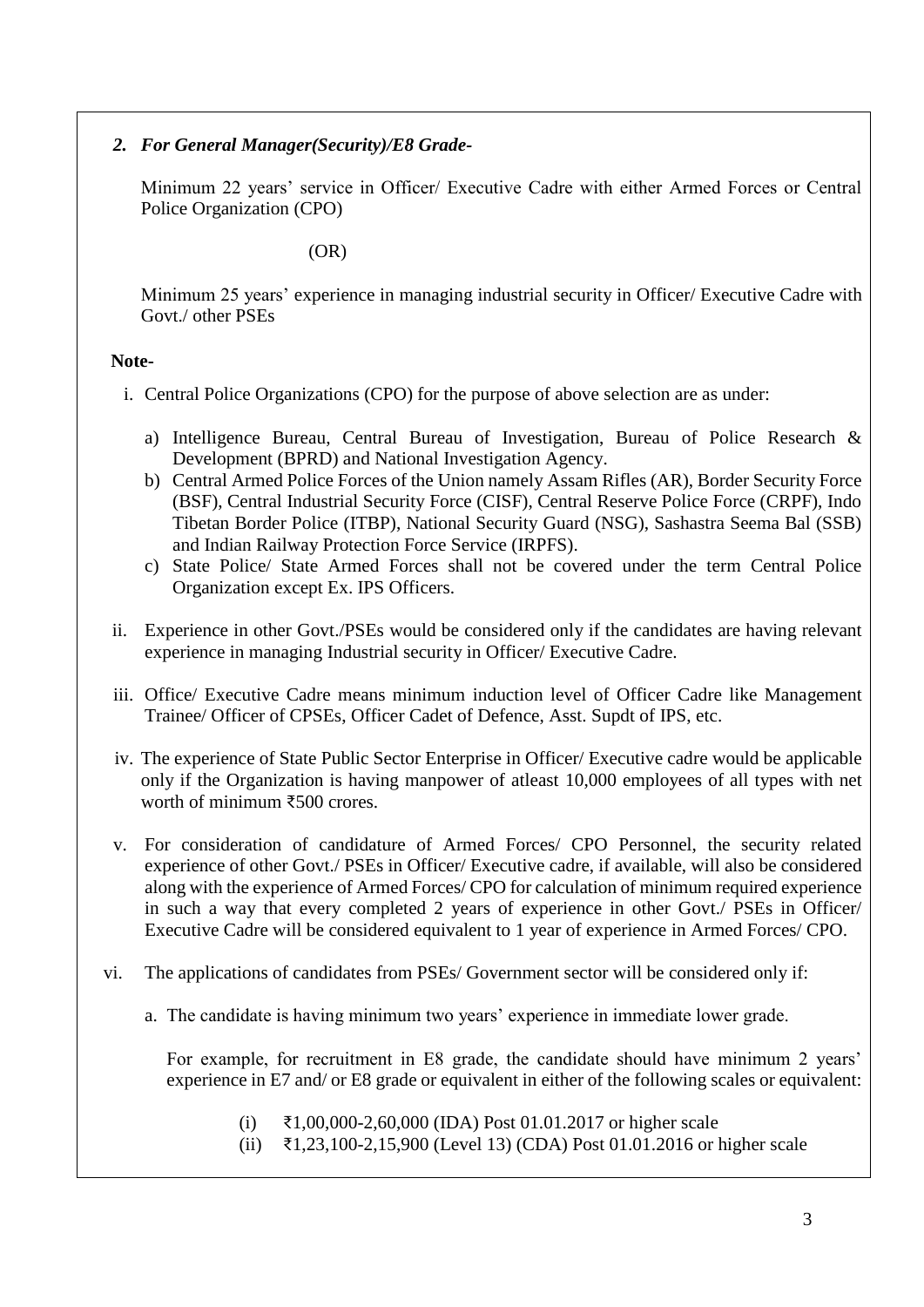Note: Applicants of other PSEs who are having the required two years' experience in the above mentioned pay scale but not in E7 or E8 grade will not be eligible for E8 grade.

- b. The applications against the notification are received through proper channel or No Objection Certificate is produced at the time of interview.
- vii. Subject to eligibility conditions, one candidate is allowed to apply for both grades against a single notification/ advertisement. However, two separate applications are to be sent for each Grade.
- viii. In case, a candidate is having security related experiences from multiple Organizations in Officer/ Executive cadre, all such experiences would be counted in terms of completed months for calculation of final completed years of experiences.
	- ix. The appointment of Security Personnel under this Policy shall be subject to Medical fitness to be certified by Company Medical Officer.
	- x. Candidates taken VRS (voluntary retirement from the services before superannuation) or dismissed/ removed/ compulsorily retired from Armed Forces/ CPO/ PSEs or any other Organization will not be eligible for engagement under this policy.
	- xi. Candidates are requested to go through the Role Profile and Terms and Conditions for engagement of Security Personnel in E-7 and E-8 Grade on fixed tenure contract basis annexed with this advertisement as **Annexure- A**

## **3. HOW TO APPLY**

**a)** The application form for the above post is annexed with this advertisement as **Annexure-B.** The candidates will be required to send the duly filled in signed application form in the prescribed format along with self –attested copy/copies of the testimonials through speed post superscribing the post applied for to the below mentioned address so as to reach latest by **05:00 PM of 01.03.2022:**

## **Dy. General Manager (Personnel/Rectt.)**

Coal India Limited, "Coal Bhawan", Premise No-04, MAR Plot No.AF-III, Action Area-1A, New Town, Rajarhat, Kolkata-700156

- b) Candidates employed with Government / Semi-Govt. / Public Sector Undertaking / Autonomous body should produce No Objection Certificate (NOC) from the present employer along with the application.
- c) The Candidates will be required to present themselves along with all the requisite documents in original along-with 2 self attested copies of each document at the time of interview.
- d) In case of Executives superannuated from CIL or any other organisation, Relieving Certificate issued by last employer needs to be submitted.
- e) Any candidate whose application is found having discrepancy w.r.t. eligibility criteria, including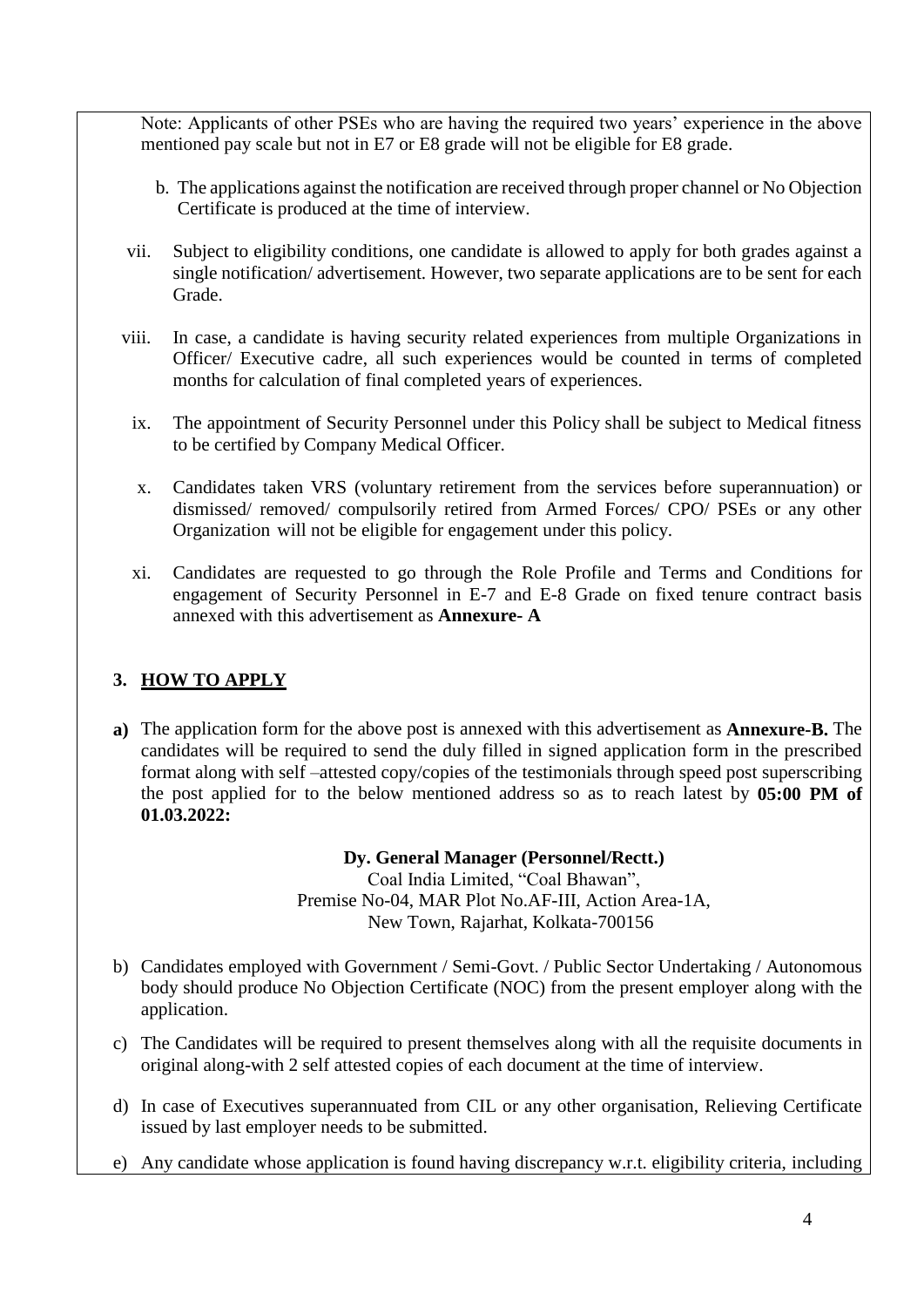Grade/Scale of Pay as specified in Note of the Point No. vi(a) then such candidate will not be considered for interview.

- f) Before submitting the application form, the candidate must ensure that she/he fulfills all the required eligibility criteria for the post applied.
- g) Non- attachment of required documents as per application format will be treated as incomplete application and will be rejected forthright without further reference.
- h) It is mandatory to fill all the relevant information such as qualification details, experience details, percentage of marks, email address, contact mobile number, address for correspondence, Aadhar card number/Pan Number/ Bank Account Details (Name of the Bank, Account Number, IFSC Code, MICR Code.) etc.
- i) The applicant should affix her/his one passport photograph on the application in the space provided. The Second one should be attached with it and not pasted (with full name written on the backside for identification).
- j) In case of variation of Name/ surname/name, spelling mentioned in the Application cum Bio-data with that of educational/ professional qualification certificates/caste certificates the applicant should submit certificate from SDM or equivalent competent Authority, failing which the application will be rejected.
- k) Management will not take any responsibility for any delay in receipt or loss in postal transit for any application or communication.

## **4. MODE OF SELECTION**:

 Selection will be on the basis of Qualification, Experience as detailed above in Pt. No.(2)(B) and Personal Interview. Selection will be through shortlisting of eligible applications and Personal Interviews of the shortlisted eligible candidates. Shortlisting for interview will be purely provisional.

## **5. DOCUMENTS TO BE ATTACHED WITH THE APPLICATION: -**

- a. Qualification Certificates
- b. Experience Certificate/s in chronological order
- c. Any one of the Photo identity proof viz. PAN Card/Valid Driving License / Voter ID/Government issued ID.
- d. NOC of the Present Employer, clearly mentioning the present grade, as well as scale of pay drawn, separately along-with equivalent Grade and Pay-Scale of Coal India Limited, if working in Central/State Govt./PSUs/Aided Institutions etc., if applicable
- e. The candidates who are working in state PSE's should submit a documentary proof of being employed in an organisation having manpower of atleast 10,000 with net worth of minimum ₹ 500 crores.
- f. Candidates are advised to enclose clear and legible documents/certificates to avoid rejection at screening stage. These documents will be subjected to further verification with the Original documents at the time of interview, if called for.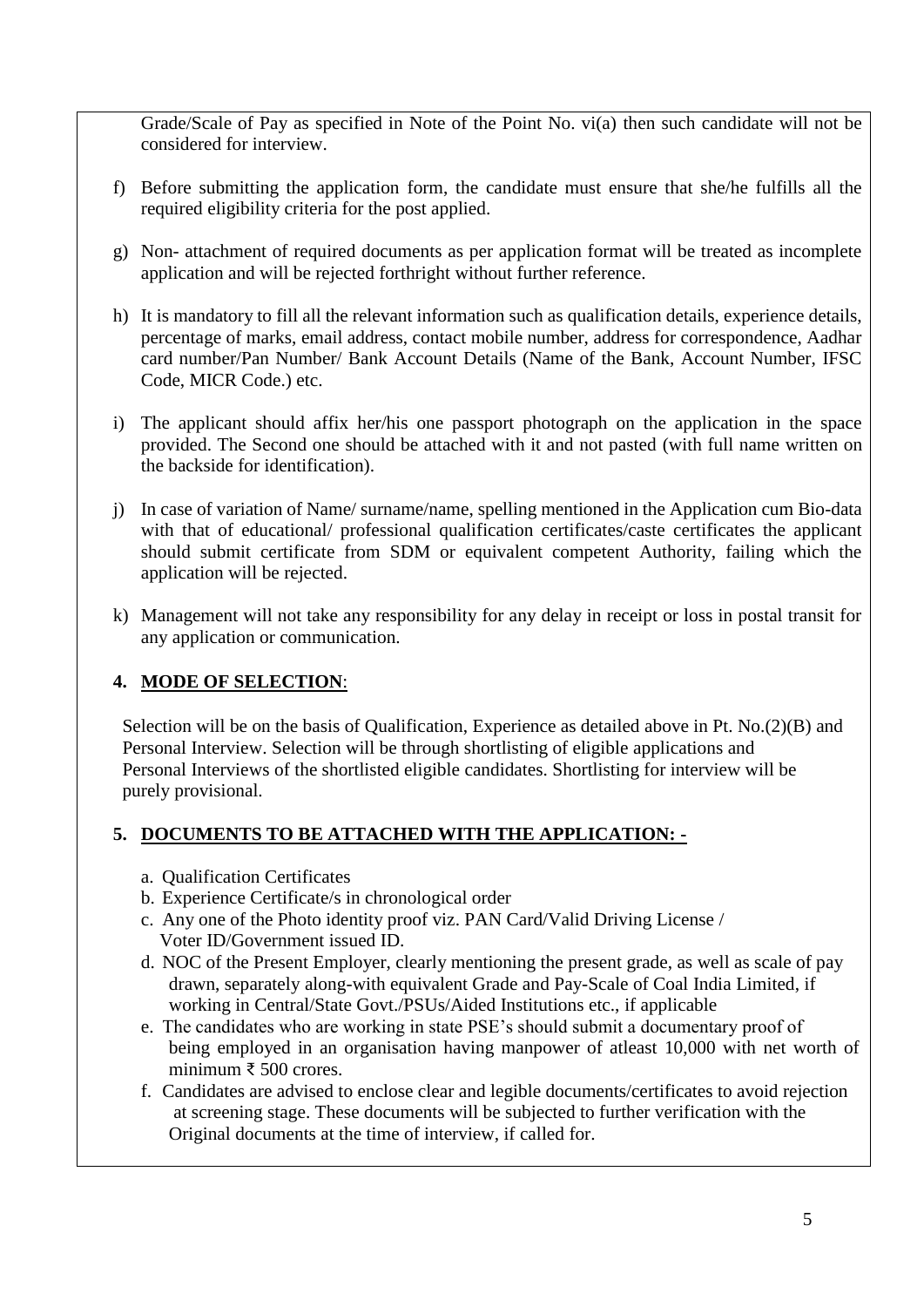The following original documents will be verified at the time of interview. Non Production of original documents will debar the candidate from appearing for the interview.

- a. Date of Birth (DoB) proof:
- I. Xth Std Passing Certificate indicating Date of Birth OR
- II. School Leaving Certificate
- b. Qualification
	- (i) All Certificates/Mark Sheets for each Year/Semester in support of Educational/Professional Qualification, as prescribed.
	- (ii) Applicants who are awarded gradation under the CGPA system are required to bring proof issued by the University/Institute converting the CGPA gradation in to appropriate percentage.
- c. Experience Certificates.
- d. Caste Certificate.
- e. All other certificates as mentioned in the Application Form.

## **6. IMPORTANT DATES**

The Last date for receipt of application will be **01.03.2022 by 5 P.M.**

## **7. INTERVIEW CENTRE:**

The venue for interview will be CIL (HQ) at Kolkata. The shortlisted candidates will be intimated about the date and time subsequently through email. Hence applicant should check email regularly.

## **8. GENERAL INFORMATION AND INSTRUCTIONS**

- 1. Only Indian Nationals are eligible to apply
- 2. All certificates / testimonials should be in English or Hindi.
- 3. For all the posts Age, Qualification & experience would be as on the date of notification/advertisement **i.e 09.02.2022.**
- 4. Mere fulfilment of eligibility conditions as laid down in the advertisement does not entitle a candidate to be called for Interview and mere empanelment does not make them entitled for recruitment.
- 5. Shortlisting for interview will be as under:-

| No. of vacancies |                | No. of Candidates to be  |  |  |  |
|------------------|----------------|--------------------------|--|--|--|
|                  |                | called for interview     |  |  |  |
|                  |                |                          |  |  |  |
|                  |                |                          |  |  |  |
| $\mathcal{R}$    |                | 10                       |  |  |  |
| 4 or more        |                | $1:3$ ratio              |  |  |  |
| For              | EWS/OBC/SC/ST/ | 1 : 3 ratio against each |  |  |  |
| Category         |                | category                 |  |  |  |

6. If suitable candidates are not found among the candidates interviewed, CIL reserves the right to call for interview from the remaining eligible applicants.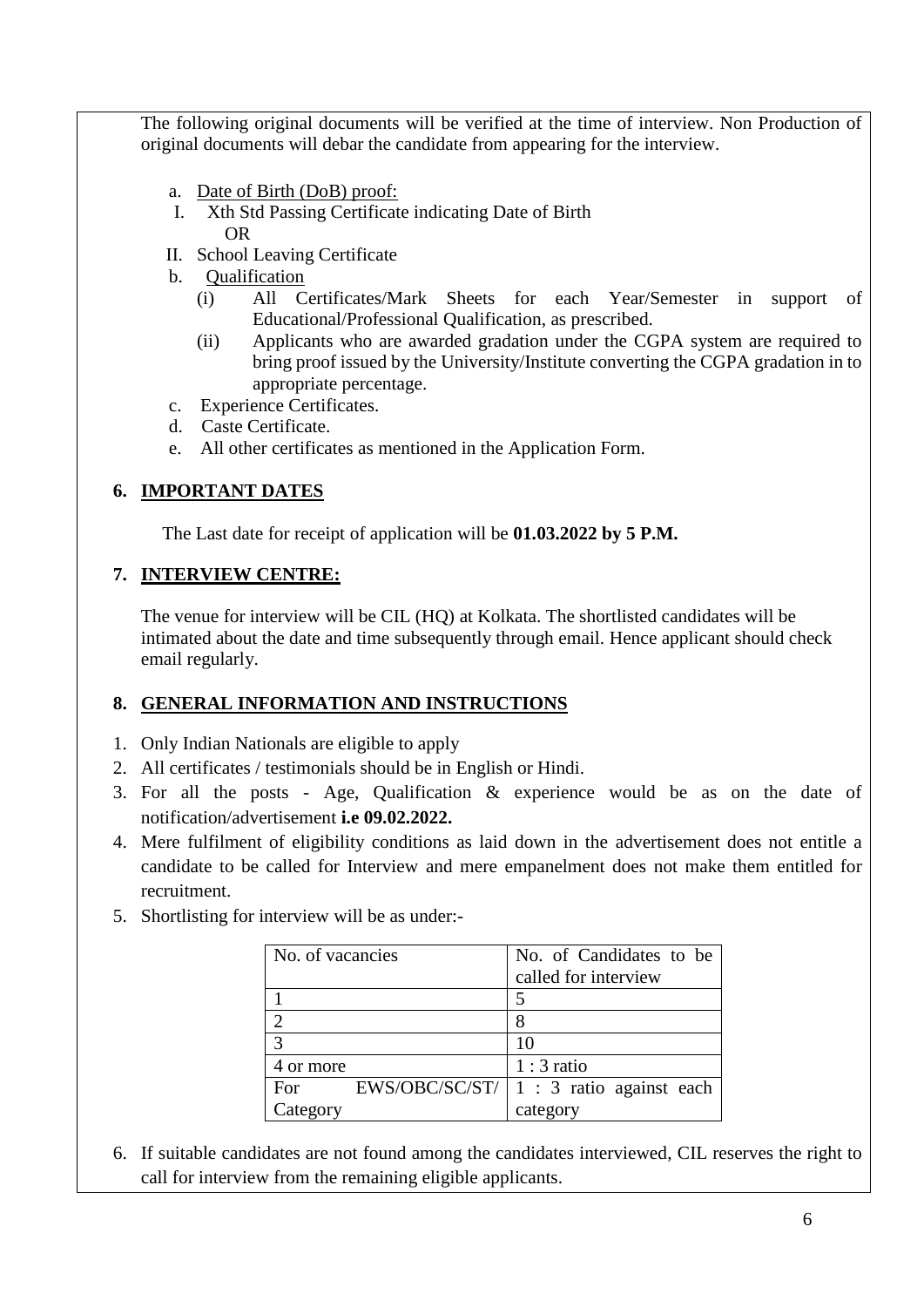- 7. All qualifications should be recognized by AICTE/UGC/appropriate Indian Statutory Authorities.
- 8. Before submitting the application form, the candidate must ensure that she/he fulfills all the required eligibility criteria for the post applied.
- 9. No modifications are allowed after candidate submits the application form. If any discrepancy is found in the data filled by the candidate in the Application and that of the original testimonies, the candidature of such candidate will be rejected. Hence, utmost care should be taken to furnish correct details while submitting the application.
- 10. Illegible / unsigned applications not in the prescribed format or without photograph / without copies of all certificates in support of candidature or those received after last date will be rejected. In case of multiple applications for the same post, the latest one will be considered.
- 11. CIL reserves the right to cancel/restrict/enlarge/modify/alter the recruitment process, if need so arises, without assigning any reason thereof. CIL may at its discretion, re-conduct Interview in case of any eventualities.
- 12. The candidates must have an active E-mail Id & Mobile number as all-important communications will be sent to the mail id and mobile number. Candidates have to ensure accuracy of their E-mail id & Mobile number. No change in E-mail Id & Mobile number as declared in the hard copy application will be allowed.
- 13. The amount towards reimbursement of TA will be remitted to the bank account of the candidates. No cash Payment shall be made.
- 14. If applicant is not interviewed due to non-meeting the eligibility criteria or non-production of the required documents including NOC, no travelling expenses will be reimbursed.
- 15. All correspondence with the candidates shall be done through e-mail. Company will not be responsible for any loss of e-mail sent, due to invalid / wrong email ID provided by the candidate or due to other reasons.
- 16. The decision of CIL in all matters relating to eligibility, acceptance, rejection of the application, mode of selection, interview, verification of testimonials and selection will be final and binding on the candidates and no enquiry or correspondence will be entertained in this regard.
- 17. CIL shall not be responsible for any delay / loss in transit at any stage of the recruitment process. No request in this regard will be entertained.
- 18. Canvassing in any form and or/bringing in any influence political or otherwise will be treated as a disqualification for the post.
- 19. The contractual hiring will not confer any right to claim the status of a regular employee of the Company or to claim for employment or assignment in CIL in any manner in future.
- 20. If, at any stage of the recruitment process or subsequently, it is found that, the applicant:
	- a. has provided wrong information or submitted false documents or
	- b. has suppressed relevant information or
	- c. does not meet the eligibility criteria for this recruitment or
	- d. has resorted to unfair means during selection process or
	- e. is found guilty of impersonation or
	- f. Created disturbance affecting the smooth conduct of the Personal Interview.
	- g. She/he will be disqualified, prosecuted and debarred for all engagement in CIL and her/his application/engagement will be cancelled/rejected forthwith.
- 21. In case of any dispute, legal jurisdiction will be at Kolkata only.